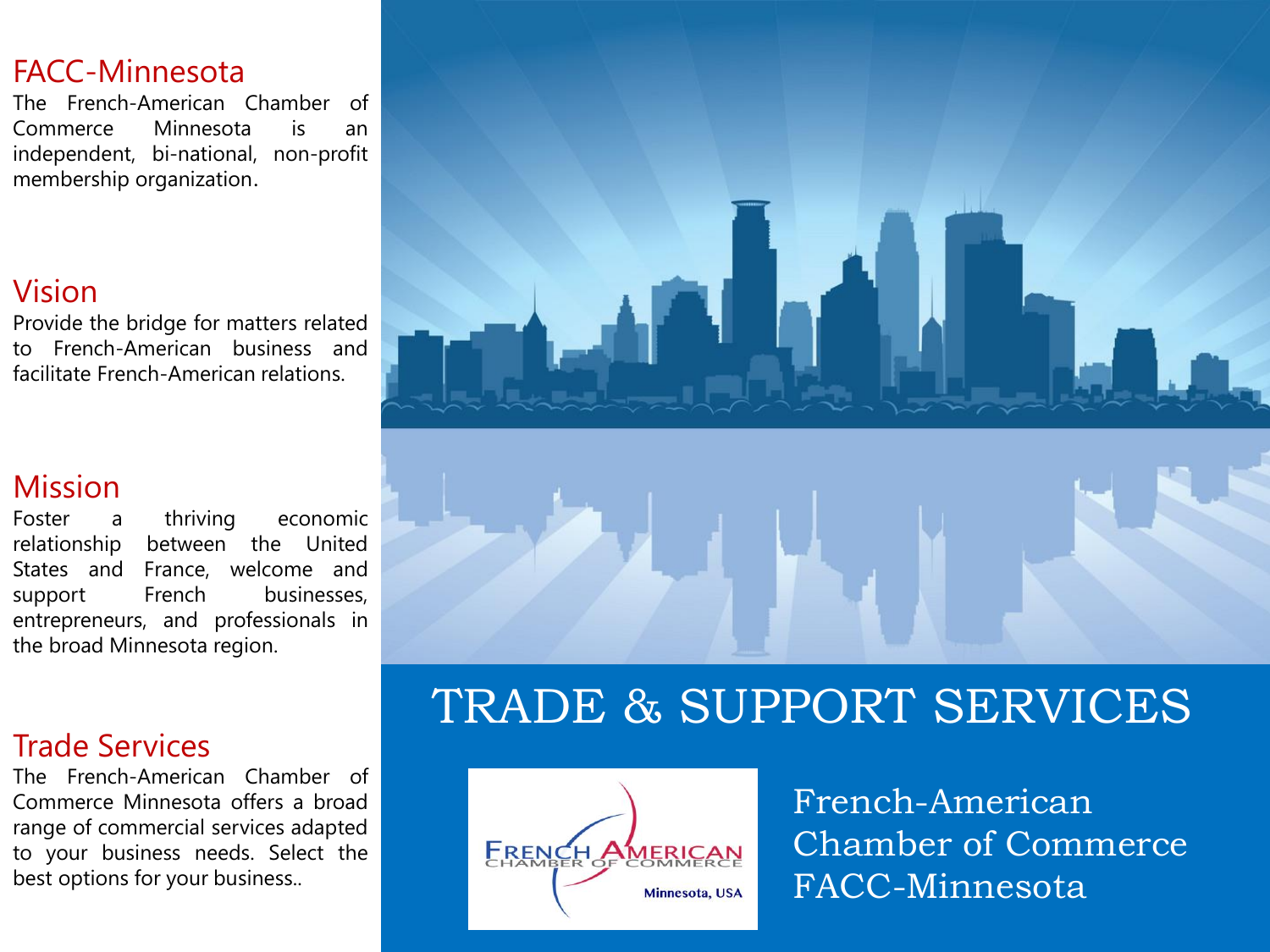### **Trade Services**

#### Market Studies

FACCMN works with a network of member experts to review your product/services specifics and your customers profile. They can complete country wide or regional market studies. They can recommend adaptations/modifications to your product & services. They can conduct potential customer panel interviews, identify competition strength and weaknesses, size business opportunities and identify potential risks.



#### Hire Experts & Resources

FACCMN works with a network of member experts to help you develop an organization, to recruit, train and retain employees. They can post your job offers in the media and conduct pre-screening of applicants and arrange interviews for you.

#### Product Adaptation / Modifications



FACCMN works with a network of member experts will review your current product/service strengths and weaknesses. They can collect US market specific customer & legal requirements, conduct competitive benchmarking, identify market opportunities, and develop product adaptation/modification proposals. They can perform product & program management on your behalf, handle concept, design, and release drawings to your standards thru a network of consultants. They can do rapid prototyping, assembly, testing and validation. They can evaluate suppliers, contractors and partners on your behalf.

#### Product & Services Distribution



FACCMN works with a network of member experts to understand your product/services specifics, your current organization and distribution channels. They can investigate replication opportunities in the US, with suggested modifications when needed. They can search potential partners and perform network modeling. They can develop business proposals and even provide assistance for implementation and start-up.



#### Establish US Subsidiaries

FACCMN works with a network of member experts who provide you with legal advice on best US structure, support document filing, including needed work permits, licenses, and visa. They can provide financial advice and cultural training.



#### Find & Secure Facilities

FACCMN works with a network of member experts who can search for office space, warehousing or manufacturing facilities in Minnesota (lease or buy), help you negotiate prices and terms, and assist you with contracts. They can provide facility set-up and start-up complete management.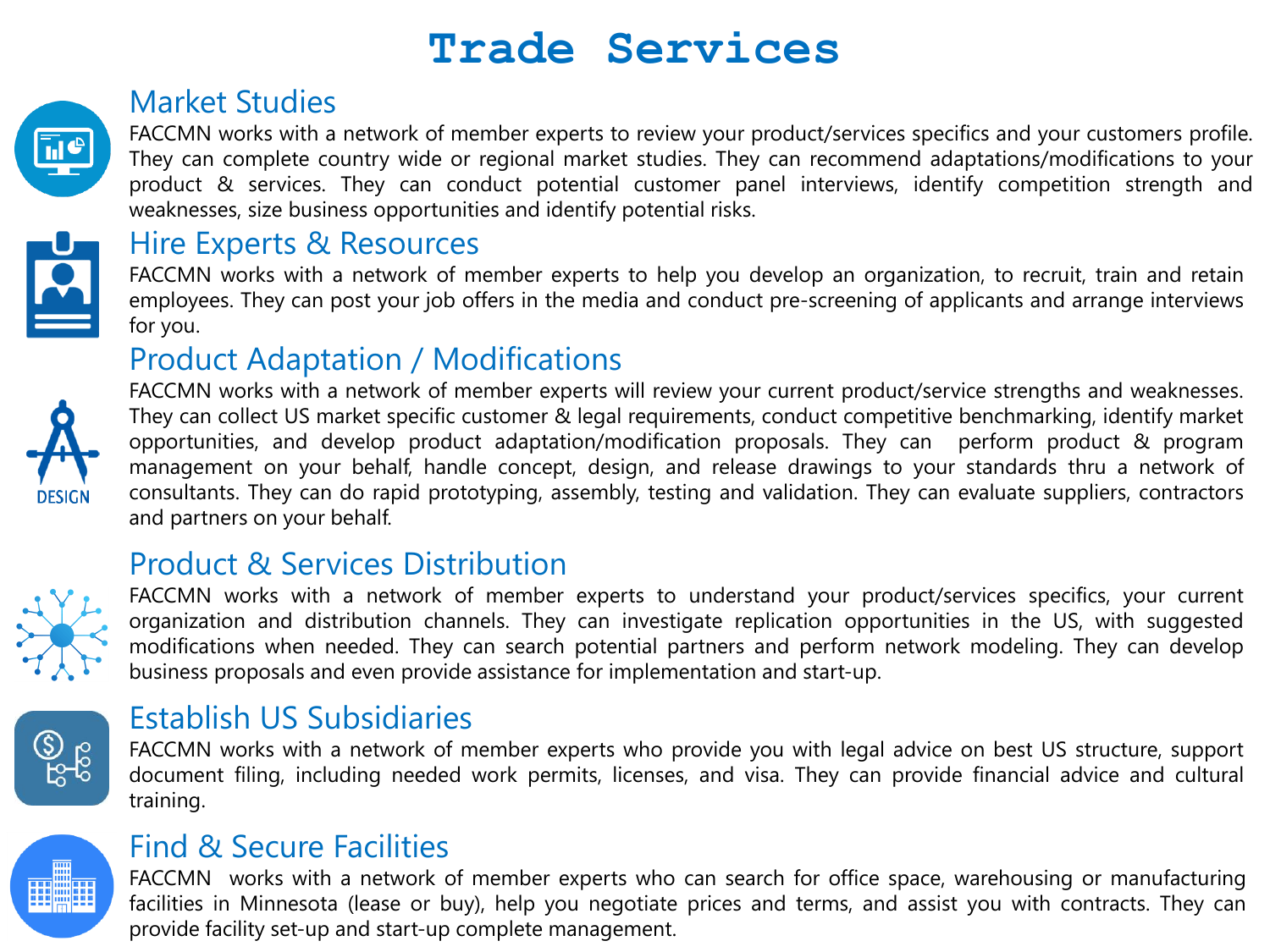## **Support Services**



#### J-1 Visa Management

FACC is authorized by the State Department to sponsor eligible Interns and Trainees on a J-1 visa by issuing the Certificate of Eligibility, Form DS-2019. With this document, a foreign candidate with the offer of an internship or training program from an eligible company in the United States, may apply for J-1 visa at the American Embassy in Paris. J-1 visa allow participants in our program to come to the United States for up to 12 months as Interns or for up to 18 months as VIE.



#### Office Rental

FACCMN offers meeting, conference and co-working office space rental with free parking, less than five minutes from downtown Minneapolis. Our office hosting services are designed to meet the needs of small to medium sized companies. We offer discounted rates for FACCMN members.



#### Virtual Office Hosting

Get a professional image for your business with virtual office support services such as professional call answering, mail handling with a local business address, bilingual business assistant support, interpretation and translation services.



#### Relocation and Soft Landing

FACCMN works with members to assist with relocation of expatriates and their families (real estate, schools, everyday needs…) and provide networking opportunities within the French-American community in Minnesota.



#### **Seminars**

FACCMN regularly offers Educational and Marketing/Networking seminars. We provide opportunities for members to be presenters at the monthly "Rendez-Vous du Jeudi". Seminars are an efficient way to acquire knowledge on different subjects presented by experienced professionals. FACCMN seminars are an excellent business networking opportunity and to showcase your business.



#### Career Services

FACCMN can help you by advertising your position on our website and electronic newsletter and presenting you with potentially qualified candidates from our database. FACCMN members may also post resumes. We are the perfect interface between qualified and active job seekers, as well as companies looking for interns or experienced candidates.